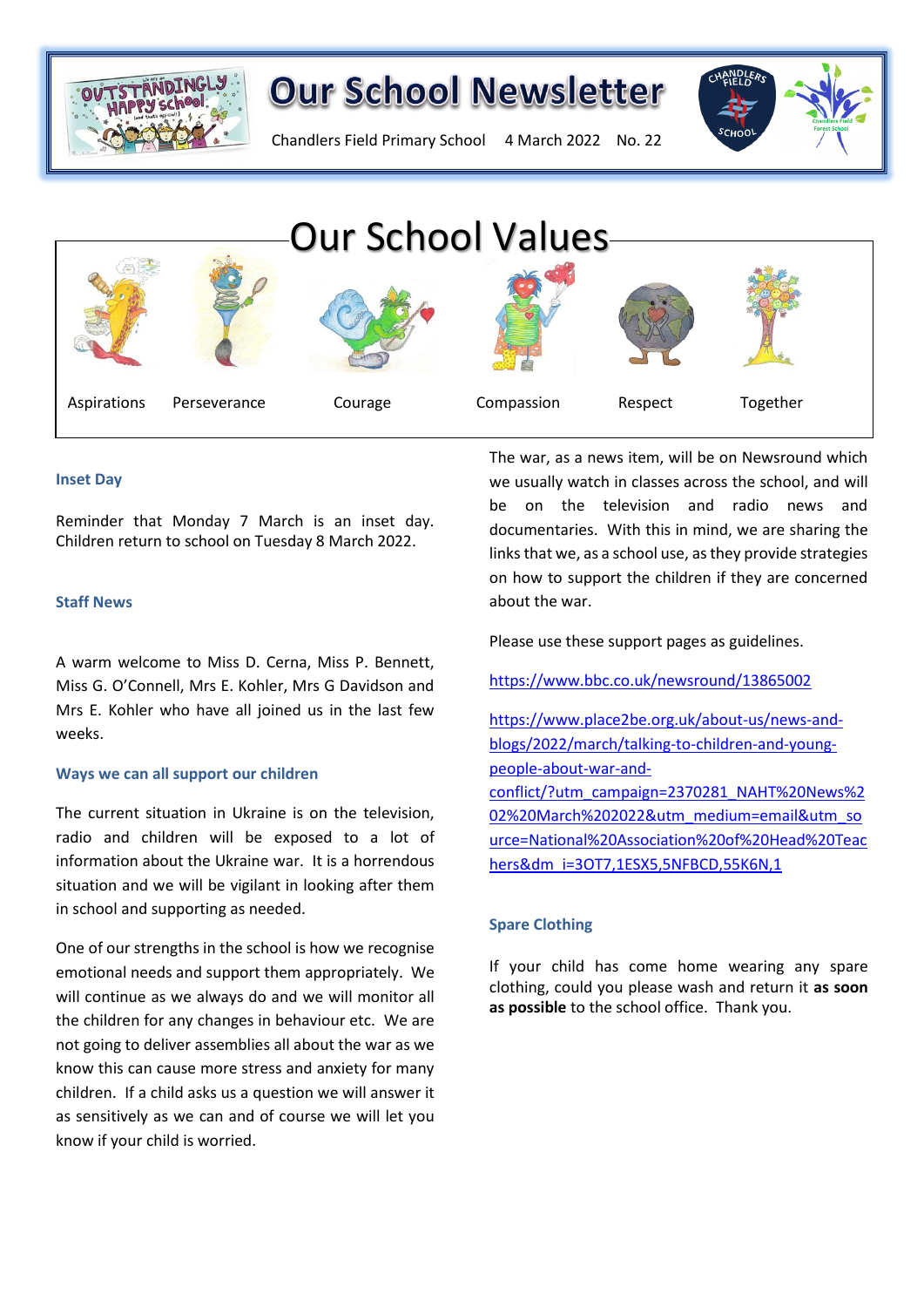

# **Our School Newsletter**

Chandlers Field Primary School 4 March 2022 No. 22



#### **Nursery Places**

We will soon be allocating nursery places for September 2022. If your child is 3 years old by 1 September 2022 and you are not already on our nursery waiting list, please contact the school office as soon as possible.



#### **Big Colour run**

On the 18<sup>th</sup> March we are, weather permitting, going to have our own colour run. This will be on comic relief day too!

What is a colour run?

The Colour Run, also known as the happiest run on the planet, is a unique event that **celebrates healthiness, happiness, and individuality**. Colour Runners are doused from head to toe in a different colored powder.

The children who wish to take part will wear white at the starting line and run, walk or jog around the field finishing the race plastered in colour.

If you would like your child to take part they should bring a plain white t shirt to school on the 18<sup>th</sup> March. White trousers are not essential but old trousers are, as the colour may not come out completely. Sun glasses will be needed, the cheap plastic type to keep eyes as safe as possible.

The event will be held at the end of the school day so please remember that when you pick your children up they may be brighter than usual!

If you do not want your child to take place please let the school office know.

#### **Comic relief cake competition**

We are planning to hold a cake competition for families at Chandlers Field. Each family can enter one cake, under the theme of 'together' and there will be an entry fee of £2. The winner will get a certificate as all the entry money will go to Comic Relief.

All cakes will be sold off at the end of the day as part of our fund raising.